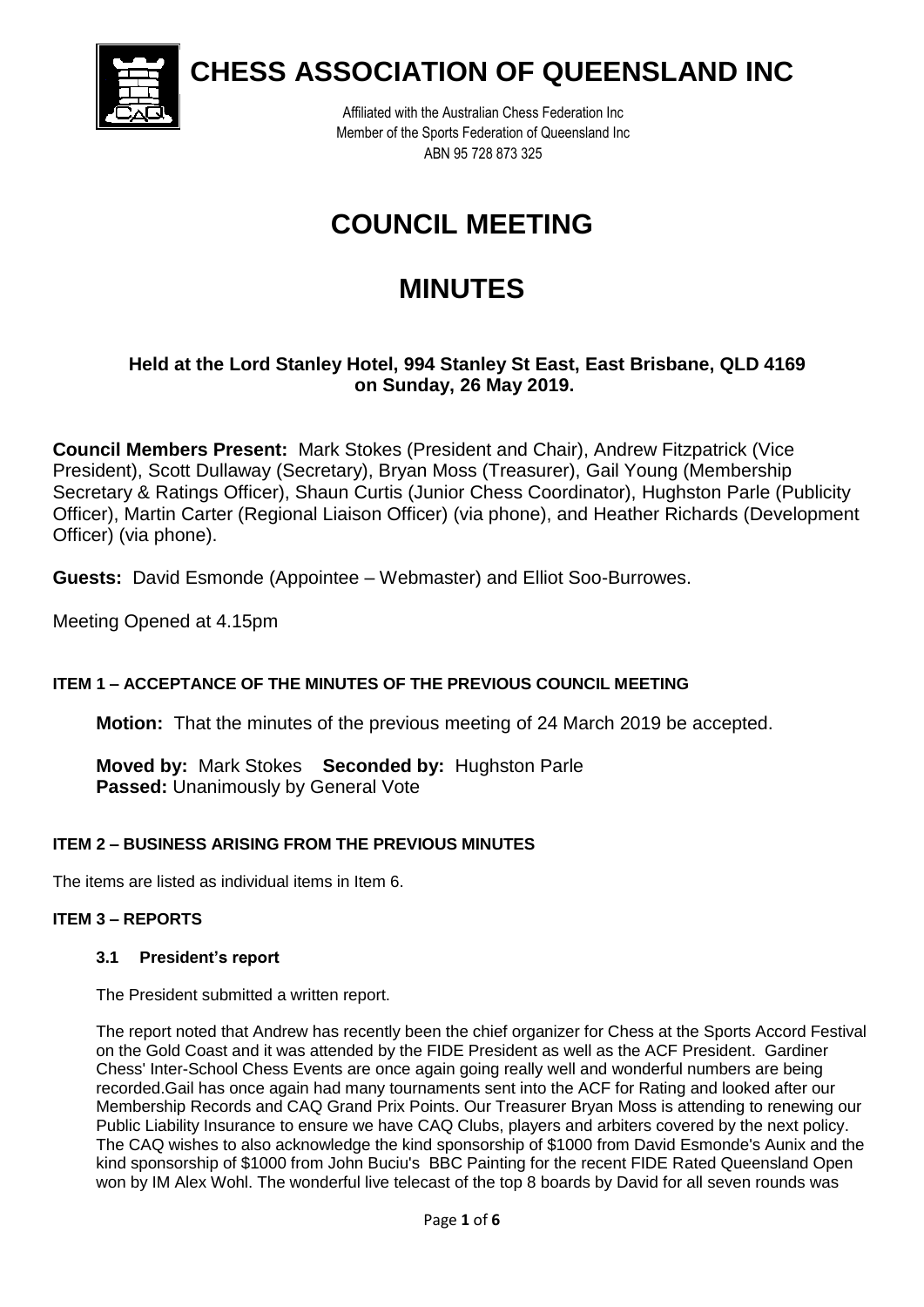another highlight of this event. You can replay all these great games at [http://livechess.aunz.net.](http://livechess.aunz.net/)

#### **Motion:** That the Chair's Report be accepted.

**Moved by:** Mark Stokes **Seconded by:** Gail Young **Passed:** Unanimously by General Vote

#### **3.2 Treasurer's report**

The Treasurer submitted a written report.

The balance of the CAQ's accounts are \$62,738 (vs \$62,684) as at the date of our previous meeting. The Treasurer will stop and cancel the outstanding cheque to Hikaru Oka, 2017 GP, \$100. The President, Vice President and Treasurer will renew the term deposit that has matured.

**Motion:** That the Treasurer's Report be accepted.

**Moved by:** Bryan Moss **Seconded by:** Andrew Fitzpatrick **Passed:** Unanimously by General Vote

#### **3.3 Membership Secretary's report**

The Membership Secretary submitted a written report.

There are currently 480 members. Most are on three year memberships.

#### **3.4 Ratings Officer's report**

The Ratings Officer submitted a written report.

Eleven tournaments had been submitted to the ACF for rating.

**Motion:** That the Membership Secretary's and Ratings Officer's Reports be accepted.

**Moved by:** Bryan Moss **Seconded by:** Andrew Fitzpatrick **Passed:** Unanimously by General Vote

#### **ITEM 4 – CORRESPONDENCE**

#### **4.1 Correspondence of 1 May 2019 finalizing disciplinary action from 2019 FIDE Open.**

The correspondence was noted.

#### **ITEM 5 – RATIFICATION OF EMAIL DECISIONS**

**5.1 Nil.**

#### **ITEM 6 – GENERAL BUSINESS**

#### **6.1 Policies and Procedures on Child Protection**

It was discussed that complaints go to Child Protection Services. This is the existing CAQ general policy that individuals should report if there is a risk of harm to a child to Child Protection Services, so no action is required.

#### **6.2 Office of Fair Trading**

It was discussed that the previous Treasurer had managed all notifications to the Office of Fair Trading,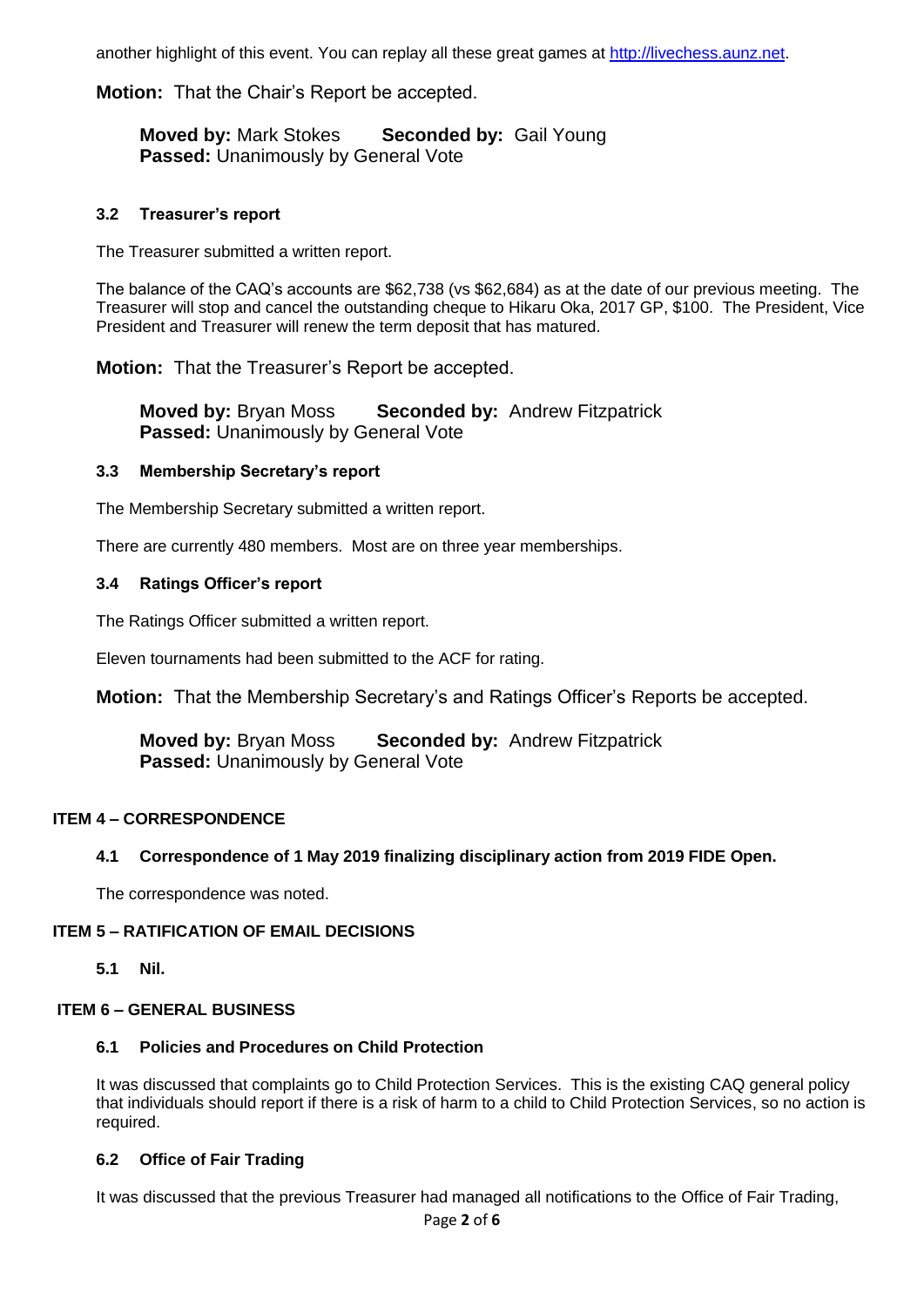which included advising Fair Trading of the current Officers and their contact details. Jim Rogers had retained all login details and submission information for the Office of Fair Trading and it had not been passed on to the Secretary or new Treasurer.

Bryan will follow up Jim for the login details so an update can be provided to Fair Trading.

## **6.3 CAQ Tournament By-Laws**

Deferred to next meeting.

# **6.4 2020 Australian Junior Chess Championships**

The venue is TSS, The Southport School.

#### **6.5 CAQ Consideration for Establishing a local 2019 Queensland Juniors Elite Training Squad (Q-JETS) for Qld Juniors – Discussion**

Discussed establishing for Queensland Juniors a Queensland Juniors Elite Training Squad (Q-JETS) like what NSW has established for NSW Juniors to complement the ACF's JETS.

For 2019 it would run in the September/October school holidays. CAQ would look to secure high profile coaches including GM Ian Rogers, GM Moulthun Ly, GM David Smerdon, IM Alex Wohl and IM Stephen Solomon.

There was a unanimous consensus of all of the members in favour of establishing Q-JETS commencing in 2019.

# **6.6 2019 Queensland Junior Blitz Championships – Decision on Tenders**

**&**

#### **6.7 2019 Brisbane v Gold Coast Junior Match**

The Council considered the Tenders and decided to award the tender to Cookies Chess for 2019.

The Council also decided to notify the unsuccessful tenders to advise that for future Council submissions the Council would like to see more detailed submissions, including suggested dates so that the venue to be used would be known, definitively pinning down who would be the arbiters and advising of their qualifications, and clarification if an addition to trophies for each placegetter whether there is any prize money on offer as well.

**Motion:** That the Tender for the 2019 Queensland Junior Blitz Championships and the 2019 Brisbane v Gold Coast Junior Match be awarded to Cookies Chess.

**Moved by:** Mark Stokes **Seconded by:** Gail Young **Abstained:** Three abstentions **Passed: By General Vote** 

#### **6.8 2019 South Qld Junior Chess Championships for Classical, Problem-Solving and Blitz**

In relation to the South Qld Junior Chess Championships for Classical, Problem-Solving and Blitz, it was discussed that regional Championships did not award State Titles, so do not require authorisation from CAQ.

It was discussed that if a club wanted to host their own local Junior Chess Championships, such as the discussed annual South Queensland Junior Chess Championships, the club could hold their own local championships and didn't need approval of the CAQ as long as it wasn't a Titled State Championship.

# **6.9 Update of FIDE, Oceania Confederation, Australian Chess Federation**

Mark informed the Council that CAQ now have six votes at ACF Conferences.

The ACF had asked CAQ to hold the Sports Accord Festival on the Gold Coast, which Andrew Fitzpatrick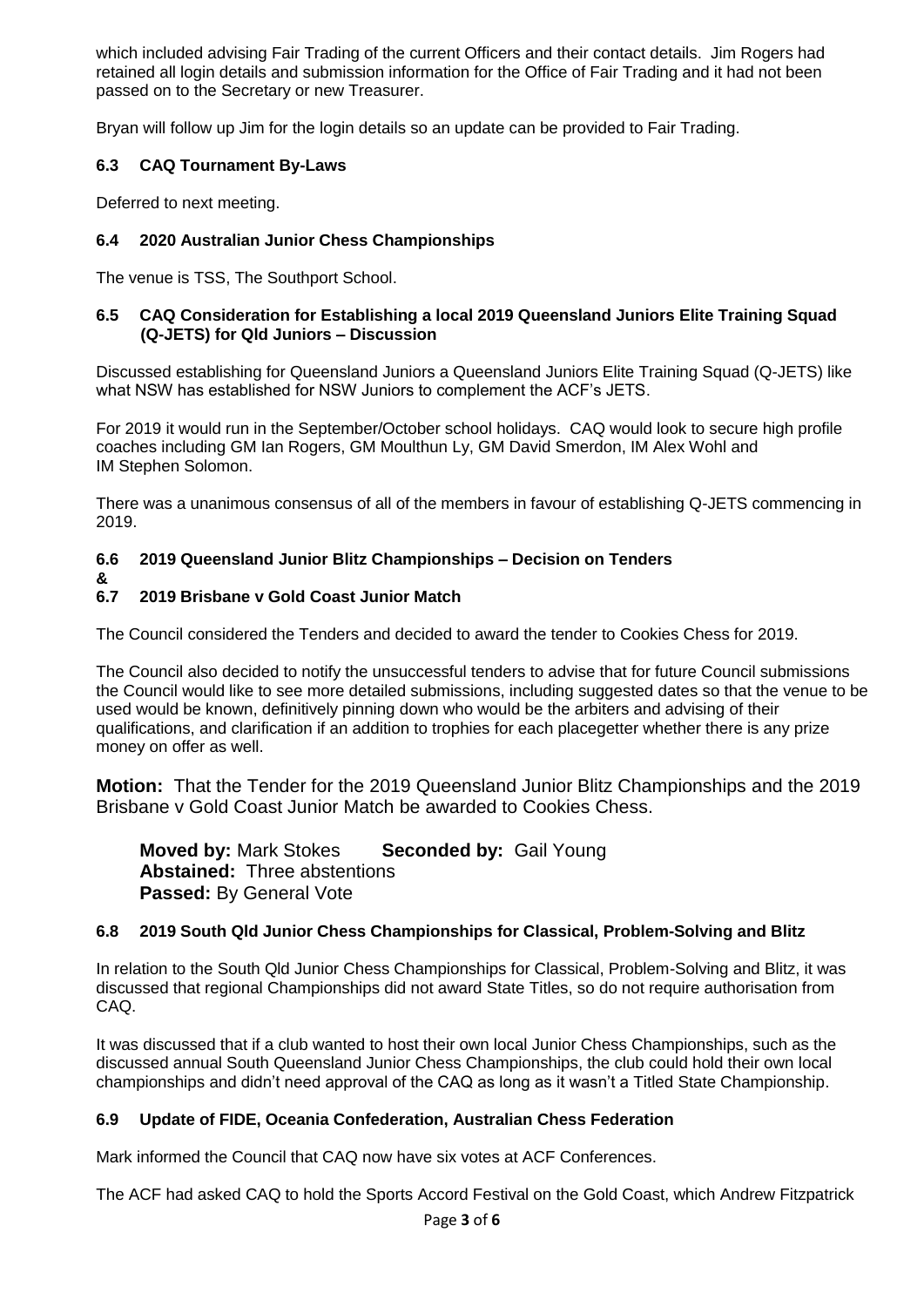co-ordinated with very short notice.

Alana Chibnall has been appointed by the ACF as the ACF's Junior Chess Co-ordinator.

The ACF has appointed a subcommittee to look into whether FIDE Academies should be approved and established in Australia.

It was discussed that if a club wanted to host their own local Junior Chess Championships, such as the discussed annual South Queensland Junior Chess Championships, the club could hold their own local championships and didn't need approval of the CAQ as long as it wasn't a Titled State Championship.

### **6.10 2019 CAQ Calendar (including on website)**

David Esmonde has been given approval to access Google Calendar.

The Bundaberg Open is being held from 30 November to 1 December 2019.

The Cairns Open is being held from 24 to 25 August 2019.

#### **6.11 2019 Queensland Championships**

Hughston is looking at potentially organizing the Championships at Gregory Terrace. It will consist of the Championships and also an Under 1600 Reserves. It is tentatively scheduled for the weekend including 3 to 7 October 2019.

Hughston will look to arrange a meeting of himself, Mark and Andrew with Gregory Terrace to see if it can be used as the venue.

#### **6.12 2019 Queensland Open – Discussion of complaint**

The complaint was discussed.

The Council discussed the importance of the organisers and arbiters ensuring tournaments have a high quality playing venue so that players are not distracted by issues such as direct Sun, small tables with inadequate space to put your gamesheets, water and pens, the venues must have airconditioning and cold water available in the playing area, and the organisers and arbiters muse ensure the draws are error-free so that the players are correctly allocated their opponent and board and they must quickly respond to complaints raised and not just perpetuate issues through the later rounds of a tournament.

Mark received the complaint and will respond to the complainant with an apology on behalf of the CAQ.

#### **6.13 Fundraising & Sponsorships for individuals from Queensland Government**

This item was deferred to a later meeting.

#### **6.14 Funding model for assisting Regional Chess**

Options were discussed including providing some funding to the regions and leave it to those regions, in zones, to decide how to use the funding.

Andrew will redo the proposal for an over-all scheme for discussion at the next meeting.

#### **6.15 CAQ needs a disaster recovery plan - where all the CAQ data and passwords need to be stored in several locations securely in case something happens to key personnel.**

The CAQ need to certify data protection is in place for audits. The CAQ is required to develop a plan.

David Esmonde will investigate the development of a plan.

**Motion:** That David Esmonde be appointed to develop a Data Management Plan for the CAQ which complies with the *Privacy Act 1988*, the *Privacy Regulations 2013*, and the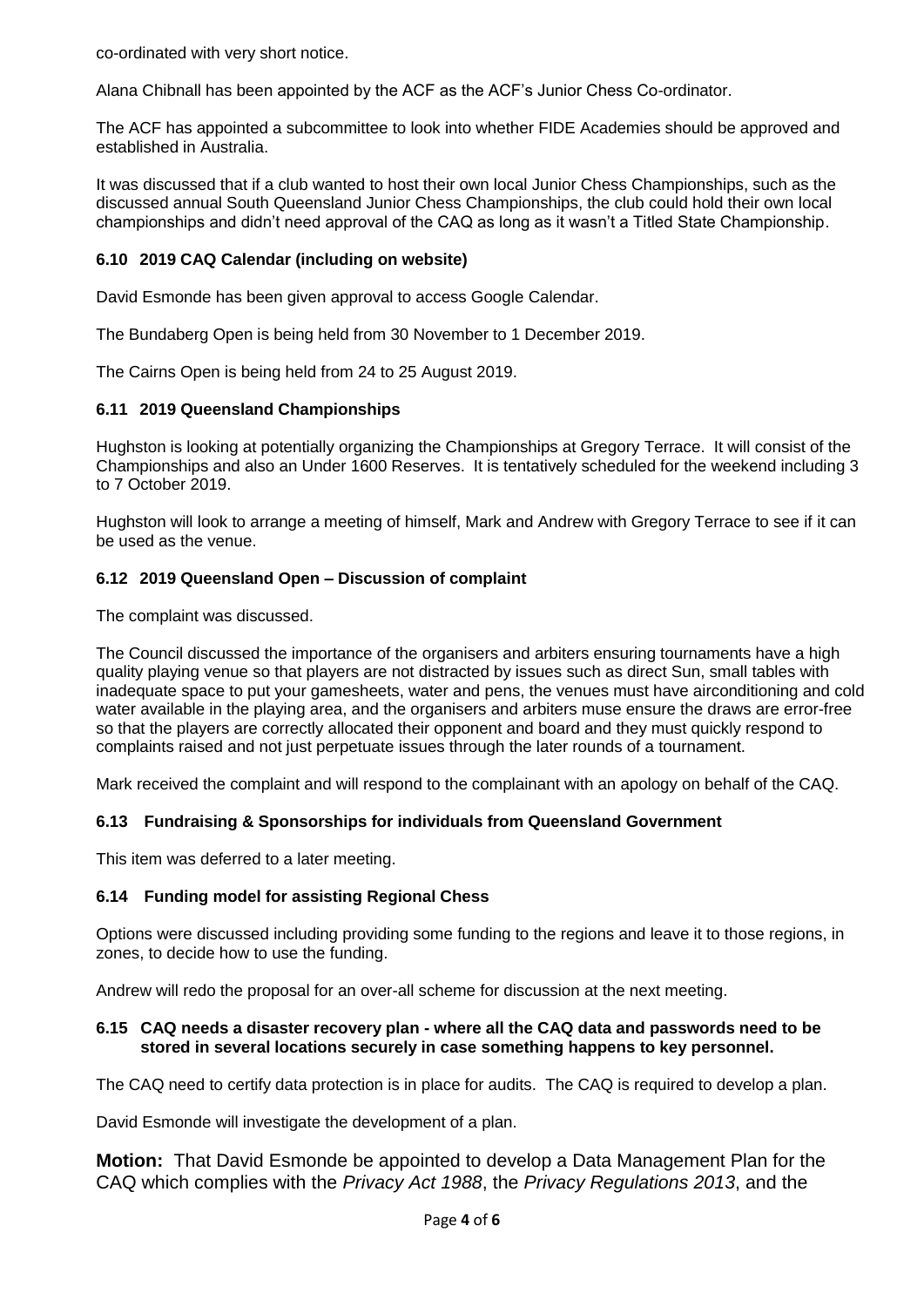**Moved by:** Mark Stokes **Seconded by:** Andrew Fitzpatrick **Passed:** Unanimously by General Vote

#### **6.16 AuNix is seeking permission to mail out to the CAQ membership some questions seeking feedback on the live streaming of games, and to be able to include a special offer.**

**Motion:** That access and permission be granted to AuNix to contact CAQ members for the purpose of surveying the membership about live chess broadcasts conducted by AuNix for the CAQ with a linkDavid Esmonde be appointed to develop a Data Management Plan for the CAQ which complies with the *Privacy Act 1988*, the *Privacy Regulations 2013*, and the *Privacy Amendment (Notifiable Data Breaches) Act 2017*.

**Moved by:** Mark Stokes **Seconded by:** Andrew Fitzpatrick **Passed: Unanimously by General Vote** 

#### **6.17 Queensland Juniors Webpage**

The CAQ will register a website for junior chess at qldjuniochess.org.au. David Esmode will register the webpage and set it up.

#### **6.18 General Council Member.**

The CAQ discussed appointing a general committee member.

**Motion:** That Elliott Soo-Burrowes be appointed as a general committee member for the CAQ Council.

#### **Moved by:** Shaun Curtis **Seconded by:** Mark Stokes **Passed:** Unanimously by General Vote

#### **6.19 Change to rating requirements for the Queensland Championships.**

**Motion:** The rating requirements for the Queensland Chess Championships are a minimum of 1600 ACF or 1700 FIDE to be eligible to play in the Championships.

**Moved by:** Mark Stokes **Seconded by:** Bryan Moss **Passed:** Unanimously by General Vote

#### **6.20 CAQ Affiliation Fees.**

The proposal to increase CAQ affiliation fees from \$60 to \$80 from October 2019 was deferred to the next CAQ Council meeting.

#### **6.21 ZOOM Conference**

To assist members to attend Council meetings, the next Council meeting will use ZOOM Conference.